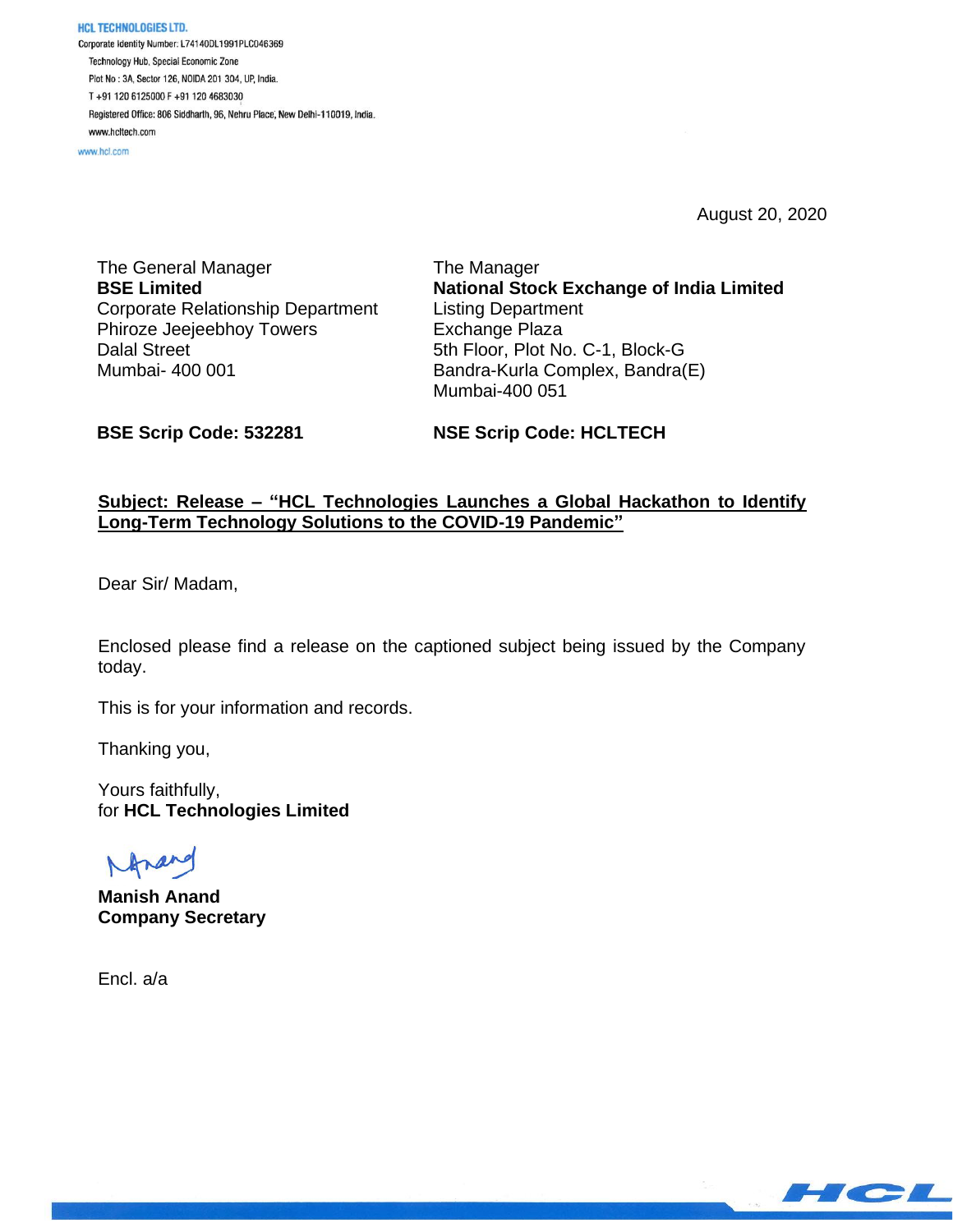

# **HCL Technologies Launches a Global Hackathon to Identify Long-Term Technology Solutions to the COVID-19 Pandemic**

Developers from across the globe are competing with guidance and support from leading technology and healthcare companies, academic experts, and thought leaders

**New York, USA and Noida, India – August 20, 2020 -- [HCL Technologies](https://www.hcltech.com/)**, (HCL), a leading global technology company, today announced a multi-phase hackathon, "Better Health Hackathon: [#CodeforCOVID19,](https://hclbetterhealth.bemyapp.com/)" to crowdsource technology innovation to find solutions for the immediate and longterm societal impact of the COVID-19 pandemic, including pandemic containment and prevention; diagnosis, treatment and therapeutic management; recovery and return to normal; and systemic solutions for future crises.

As part of the program, HCL has partnered with Microsoft and [International SOS,](https://www.internationalsos.com/) the world's largest medical and travel security services firm, who are providing business and technical oversight to the contest and feedback to team entries. In addition, the Better Health Hackathon is bringing together a wide-ranging and prestigious group of executives and companies, across multiple industries, to serve as judges and advisory panel members. This includes scholars from Johns Hopkins University, University of Cambridge, Tuck School of Business, The University of Queensland, Indian Institute of Technology, Kanpur, and subject matter experts from HCL.

The competition is open to technology innovators, entrepreneurs and problem solvers from the global developer community. To date the Better Health Hackathon has received more than 7500 registrations from 600+ unique organizations and academic institutions spanning 350 locations across 52 countries. To engage top talent in the coding community, the Hackathon is partnering with BeMyApp to leverage their expansive network of coders and tech enthusiasts. The Hackathon is open to eligible participants who are at least 18 years of age.

"The unique capabilities and strength of HCL's global ecosystem of partners, coupled with the immense talent and best minds from the tech, developer and entrepreneur communities, enables us to make a significant contribution during the COVID-19 pandemic," said Arthur Filip, Executive Vice President, Sales Transformation & Marketing, HCL Technologies. "Technology has a big role to play in alleviating the challenges brought on by the pandemic, addressing solutions for successful containment and the reorientation of business and society. We are honored to curate a very enthusiastic, committed and deeply talented global community to help us in this important work."

"Neeraj Balani, Managing Director, International SOS, India, "We are honored to be part of this initiative with our customer, HCL Technologies, and are confident that the outcomes will provide breakthroughs and benefits for employee health and wellness, which ultimately has a large impact on empowering business resilience, continuity and sustainability."

Takuya Hirano, VP, Partner Services, Microsoft Corp., said, "This hackathon presents an opportunity for technology experts and innovative thinkers to showcase how advanced technology can help identify solutions to challenging problems facing societies. Technology can serve as a vehicle to drive new solutions that help improve the wellbeing of our communities and prepare us for future health challenges."

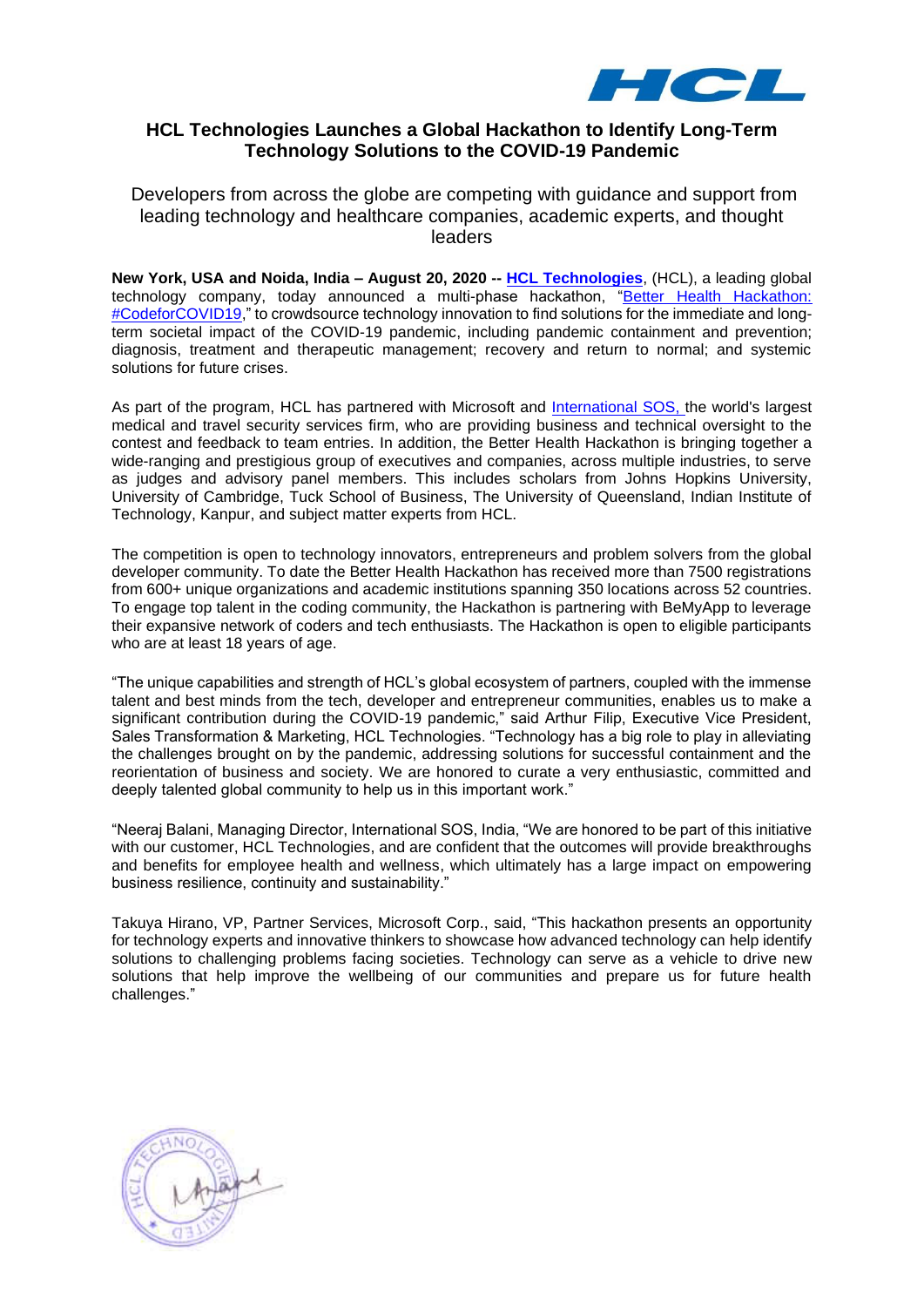

Specifically, the HCL Better Health Hackathon: #CodeForCOVID19 will address the following areas:

- Prevention and containment: #StayAtHome
	- o This track explores solutions that better safeguard the most vulnerable in our communities, better communicate credible information, and help people better cope with the challenges of self-isolation. This track will examine: How can technology aid efforts to #FlattenTheCurve by offering a better quality of life to encourage people to #StayAtHome.
- Diagnosis, treatment & therapeutic management
	- $\circ$  This track focuses on ways to help better protect and equip frontline healthcare workers and first responders, and to better serve those individuals and organizations seeking treatments and cures for COVID-19 with technology solutions.
- Recovery and return to normal
	- $\circ$  This track dives into the next phase of society after shutdown orders are removed. In the absence of a tested and available vaccine or therapeutic treatments against COVID-19, how can technology safeguard communities against a relapse of an outbreak, once social distancing and other restrictions are lifted throughout the world, allowing people to return to public spaces.
- Systemic solutions for crises and pandemic management
	- $\circ$  This track ideates innovative uses for next-gen technologies to plan for the long-term implications of COVID-19 and better prepare for future global pandemic-related challenges across healthcare and public services ecosystems.

### **About HCL Technologies**

HCL Technologies (HCL) empowers global enterprises with technology for the next decade today. HCL's Mode 1-2-3 strategy through its deep-domain industry expertise, customer-centricity and entrepreneurial culture of ideapreneurship™ enables businesses transform into next-gen enterprises.

HCL offers its services and products through three business units - IT and Business Services (ITBS), Engineering and R&D Services (ERS) and Products & Platforms (P&P). ITBS enables global enterprises to transform their businesses through offerings in areas of Applications, Infrastructure, Digital Process Operations and next generational digital transformation solutions. ERS offers engineering services and solutions in all aspects of product development and platform engineering while under P&P, HCL provides modernized software products to global clients for their technology and industry specific requirements. Through its cutting-edge co-innovation labs, global delivery capabilities and broad global network, HCL delivers holistic services in various industry verticals, categorized under Financial Services, Manufacturing, Technology & Services, Telecom & Media, Retail & CPG, Life Sciences & Healthcare and Public Services.

As a leading global technology company, HCL takes pride in its diversity, social responsibility, sustainability and education initiatives. As of 12 months ended June 30, 2020, HCL has a consolidated revenue of US \$ 9.93 billion and its 150,287 ideapreneurs operate out of 49 countries. For more information, visit <https://www.hcltech.com/>

#### **Forward–looking Statements**

Certain statements in this release are forward-looking statements, which involve a number of risks, uncertainties, assumptions and other factors that could cause actual results to differ materially from those in such forward-looking statements. All statements, other than statements of historical fact are statements that could be deemed forward-looking statements, including but not limited to the statements containing the words 'planned', 'expects', 'believes',' strategy', 'opportunity', 'anticipates', 'hopes' or